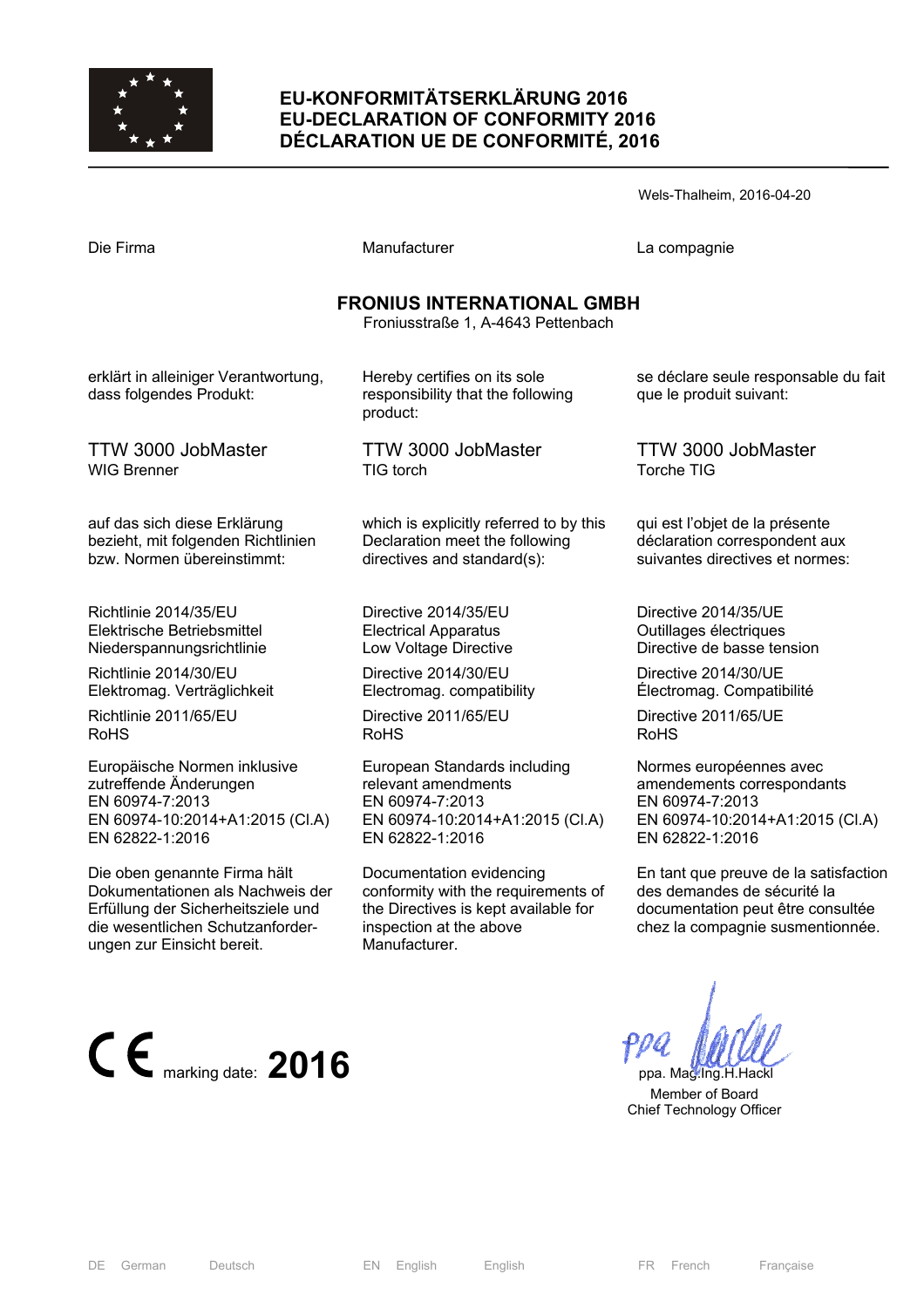

### **EU-DECLARATION OF CONFORMITY 2016 DICHIARAZIONE DI CONFORMITÀ UE, 2016 DECLARACIÓN UE DE CONFORMIDAD, 2016**

Wels-Thalheim, 2016-04-20

Costruttore **Costruttore** La empresa

# **FRONIUS INTERNATIONAL GMBH**

Froniusstraße 1, A-4643 Pettenbach

Hereby certifies on its sole responsibility that the following product:

TTW 3000 JobMaster TIG torch

which is explicitly referred to by this Declaration meet the following directives and standard(s):

Directive 2014/35/EU Electrical Apparatus Low Voltage Directive

Directive 2014/30/EU Electromag. compatibility

Directive 2011/65/EU RoHS

European Standards including relevant amendments EN 60974-7:2013 EN 60974-10:2014+A1:2015 (Cl.A) EN 62822-1:2016

Documentation evidencing conformity with the requirements of the Directives is kept available for inspection at the above Manufacturer.



Con la presente certifica dichiara la sua esclusiva responsabilità che il seguente prodotto:

TTW 3000 JobMaster Torcia per saldatura TIG

al quale è esplicitamente riferita questa dichiarazione, è conforme alle seguente direttive e agli seguenti standard:

Direttiva 2014/35/UE Materiale elettrico Direttiva Bassa tensione

Direttiva 2014/30/UE Compatibilità elettromagnetica

Direttiva 2011/65/UE RoHS

Norme europee e rispettive modifiche EN 60974-7:2013 EN 60974-10:2014+A1:2015 (Cl.A) EN 62822-1:2016

La documentazione attestante la conformità alle richieste delle direttive sarà tenuta a disposizione per ispezioni presso il sopracitato costruttore.

declara bajo su exclusiva responsabilidad que el siguiente producto:

TTW 3000 JobMaster Antorcha TIG

al que se refiere la presente declaración está conforme con las siguientes directivas y normas:

Directiva 2014/35/UE Material eléctrico Directiva de baja tensión

Directiva 2014/30/UE Compatibilidad electromagnética

Directiva 2011/65/UE RoHS

Normas europeas incluidas las modificaciones correspondientes EN 60974-7:2013 EN 60974-10:2014+A1:2015 (Cl.A) EN 62822-1:2016

La empresa mencionada anteriormente tiene a disposición para inspección los documentos que confirman el cumplimiento de los objetivos de seguridad y los requisitos de protección esenciales.

 Member of Board Chief Technology Officer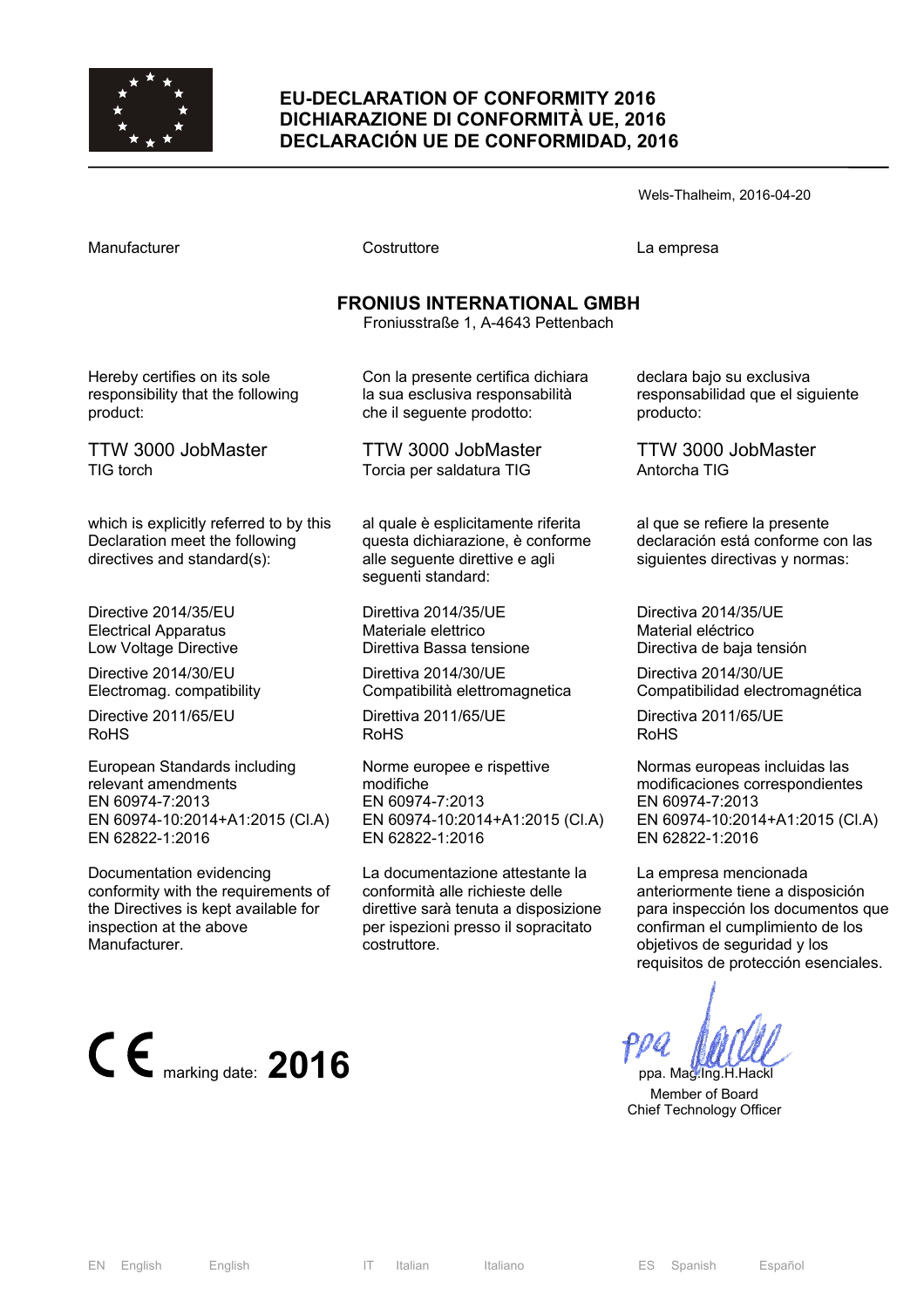

### **EU-OVERENSSTEMMELSESERKLÆRING 2016 EU-CONFORMITEITSVERKLARING 2016 DECLARAÇÃO UE DE CONFORMIDADE, 2016**

Wels-Thalheim, 2016-04-20

| <b>FRONIUS INTERNATIONAL GMBH</b><br>Froniusstraße 1, A-4643 Pettenbach |                                                                          |                                                                       |  |  |
|-------------------------------------------------------------------------|--------------------------------------------------------------------------|-----------------------------------------------------------------------|--|--|
| Hermed erklærer vi, at følgende<br>produkt:                             | verklaart in enige<br>verantwoordelijkheid, dat het<br>volgende product: | na qualidade de único responsável,<br>declara que o seguinte produto: |  |  |
| TTW 3000 JobMaster                                                      | TTW 3000 JobMaster                                                       | TTW 3000 JobMaster                                                    |  |  |
| TIG-svejsebrænder                                                       | <b>WIG toorts</b>                                                        | Maçarico TIG                                                          |  |  |
| som denne erklæring vedrører,                                           | waarop deze verklaring betrekking                                        | que diz respeito à presente                                           |  |  |
| stemmer overens med følgende                                            | heeft, met volgende richtlijnen resp.                                    | declaração, cumpre as seguintes                                       |  |  |
| direktiver og standarder:                                               | normen overeenstemt:                                                     | directivas e normas:                                                  |  |  |
| Direktiv 2014/35/EU                                                     | Richtlijn 2014/35/EU                                                     | Directiva 2014/35/UE                                                  |  |  |
| Elektrisk materiel                                                      | Elektrische productimiddelen                                             | Equipamento eléctrico                                                 |  |  |
| Lavspændingsdirektivet                                                  | Laagspanningsrichtlijn                                                   | Directiva de baixa tensão                                             |  |  |
| Direktiv 2014/30/EU                                                     | Richtlijn 2014/30/EU                                                     | Directiva 2014/30/UE                                                  |  |  |
| Elektromagnetisk kompatibilitett                                        | Elektromag. Verdraagzaamheid                                             | Compatibilidade electromagnética                                      |  |  |
| Direktiv 2011/65/EU                                                     | Richtlijn 2011/65/EU                                                     | Directiva 2011/65/UE                                                  |  |  |
| <b>RoHS</b>                                                             | <b>RoHS</b>                                                              | <b>RoHS</b>                                                           |  |  |
| Europæiske standarder inklusive                                         | Europese normen incl. bijbehorende                                       | Normas Europeias incluindo                                            |  |  |
| relevante ændringer                                                     | wijzigingsbladen                                                         | emendas aplicáveis                                                    |  |  |
| EN 60974-7:2013                                                         | EN 60974-7:2013                                                          | EN 60974-7:2013                                                       |  |  |
| EN 60974-10:2014+A1:2015 (CI.A)                                         | EN 60974-10:2014+A1:2015 (Cl.A)                                          | EN 60974-10:2014+A1:2015 (CI.A)                                       |  |  |
| EN 62822-1:2016                                                         | EN 62822-1:2016                                                          | EN 62822-1:2016                                                       |  |  |
| Ovennævnte virksomhed opbevarer                                         | De hierboven genoemde firma houdt                                        | A empresa acima mencionada                                            |  |  |
| dokumentation som bevis for                                             | documentatie als bewijs voor de                                          | mantém a documentação para                                            |  |  |
| opfyldelsen af sikkerhedsmålene og                                      | vervulling van de veiligheidsdoelen                                      | consulta disponível, a título de                                      |  |  |

en de essentiële veiligheidseisen ter

inzage gereed.

comprovação do cumprimento dos objectivos de segurança e dos requisitos de segurança essenciais.

 $\epsilon$  marking date: **2016 ppa.** Mag.Ing.H.Hackl

 Member of Board Chief Technology Officer

de grundlæggende beskyttelseskrav, således at det er muligt at få indsigt i

denne dokumentation.

Virksomheden De firma De firma A empresa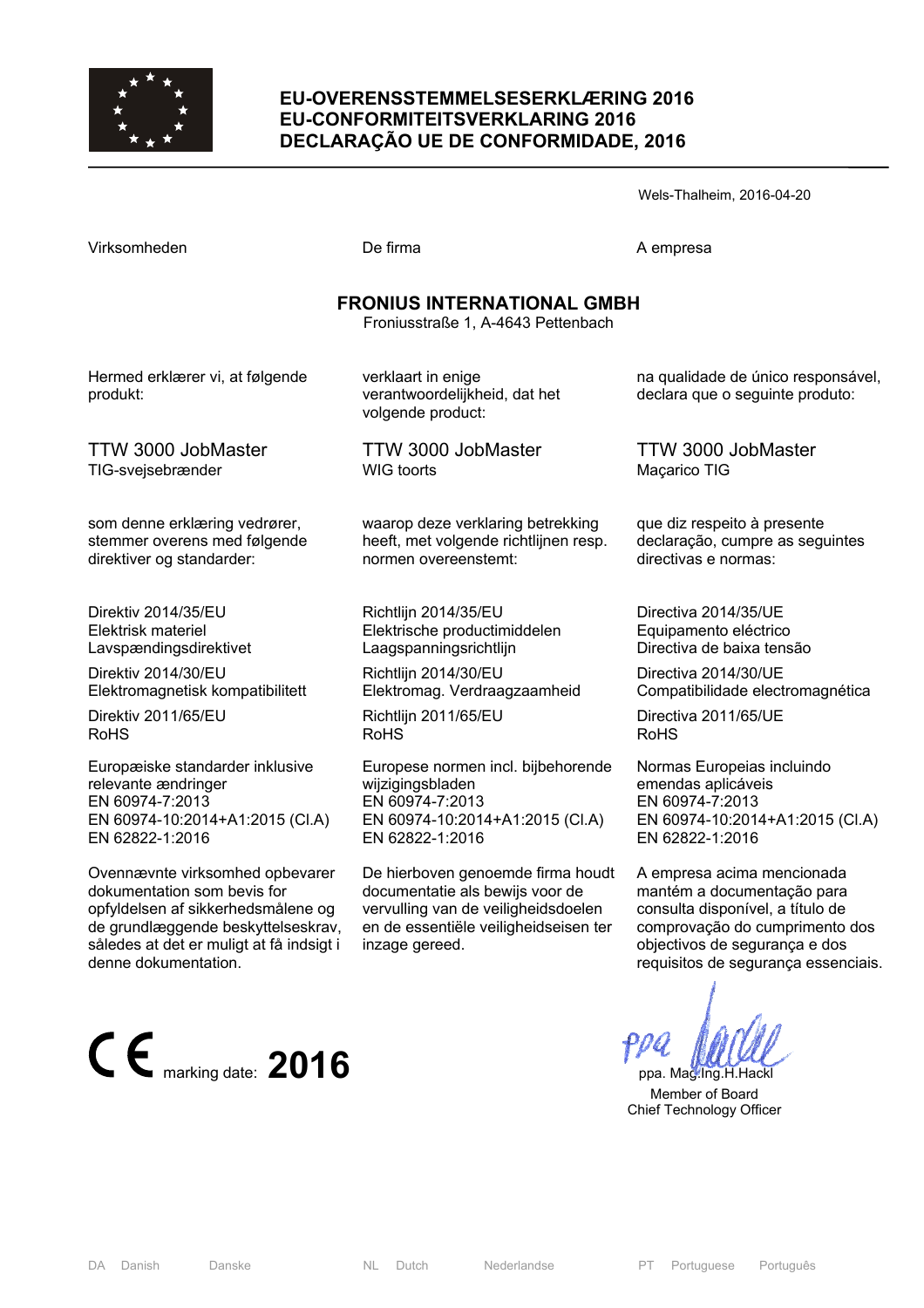

# **EU-MEGFELELŐSÉGI NYILATKOZAT 2016 EÚ VYHLÁSENIE O ZHODE 2016 EU PROHLÁŠENÍ O SHODĚ 2016**

Wels-Thalheim, 2016-04-20

A vállalat Společnost Národová výrobca Na vállalat Společnost Společnost Společnost Společnost Společnost Společnost

### **FRONIUS INTERNATIONAL GMBH**

Froniusstraße 1, A-4643 Pettenbach

a saját kizárólagos felelősségére nyilatkozza, hogy a következő termék:

TTW 3000 JobMaster WIG hegesztőégő

a saját kizárólagos felelősségére nyilatkozza, hogy a következő termék:

2014/35/EU irányelv Kisfeszültségre vonatkozó irányelvek

2014/30/EU irányelv Elektromágneses összeférhetőség

2011/65/EU irányelv RoHS

az európai szabványoknak, beleértve a változtatásokat is EN 60974-7:2013 EN 60974-10:2014+A1:2015 (Cl.A) EN 62822-1:2016

A fent említett vállalat a dokumentációkat betekintés céljára készenlétben tartja, a biztonsági célkitűzések teljesítésének és a lényeges biztonsági követelmények teljesítésének a bizonyítására.



prehlasuje na vlastnú zodpovednosť, že následujúcí výrobok:

TTW 3000 JobMaster Horák TIG

na ktorý sa toto prehlasenie o shode vzťahuje, zodpovedá následujúcím predpisom a normam:

Smernica 2014/35/EÚ pre elektrické zariadenie nízkého napätia

Smernica 2014/30/EÚ o elektromagnetickej kompatibilite

Smernica 2011/65/EÚ RoHS

Európske normy vrátane príslušných zmien EN 60974-7:2013 EN 60974-10:2014+A1:2015 (Cl.A) EN 62822-1:2016

Výššie uvedená firma udržuje technickú dokumentáciu ako dókaz naplňovánia bezpečnostných a ochranných požiadaviek a je pripravená predložit ju k nahliadnutiu.

prohlašuje s výhradní zodpovědností, že následující výrobek:

TTW 3000 JobMaster Hořák WIG

na který se toto prohlášení vztahuje, odpovídá následujícím směrnicím, resp. normám:

Směrnice 2014/35/EU Elektrická zařízení Směrnice pro nízké napětí

Směrnice 2014/30/EU Elektromagnetické kompatibility

Směrnice 2011/65/EU RoHS

Evropské normy včetně případných změn EN 60974-7:2013 EN 60974-10:2014+A1:2015 (Cl.A) EN 62822-1:2016

Výše uvedená společnost uchovává dokumentaci k nahlédnutí jako důkaz splnění bezpečnostních cílů a podstatných ochranných opatření.

 Member of Board Chief Technology Officer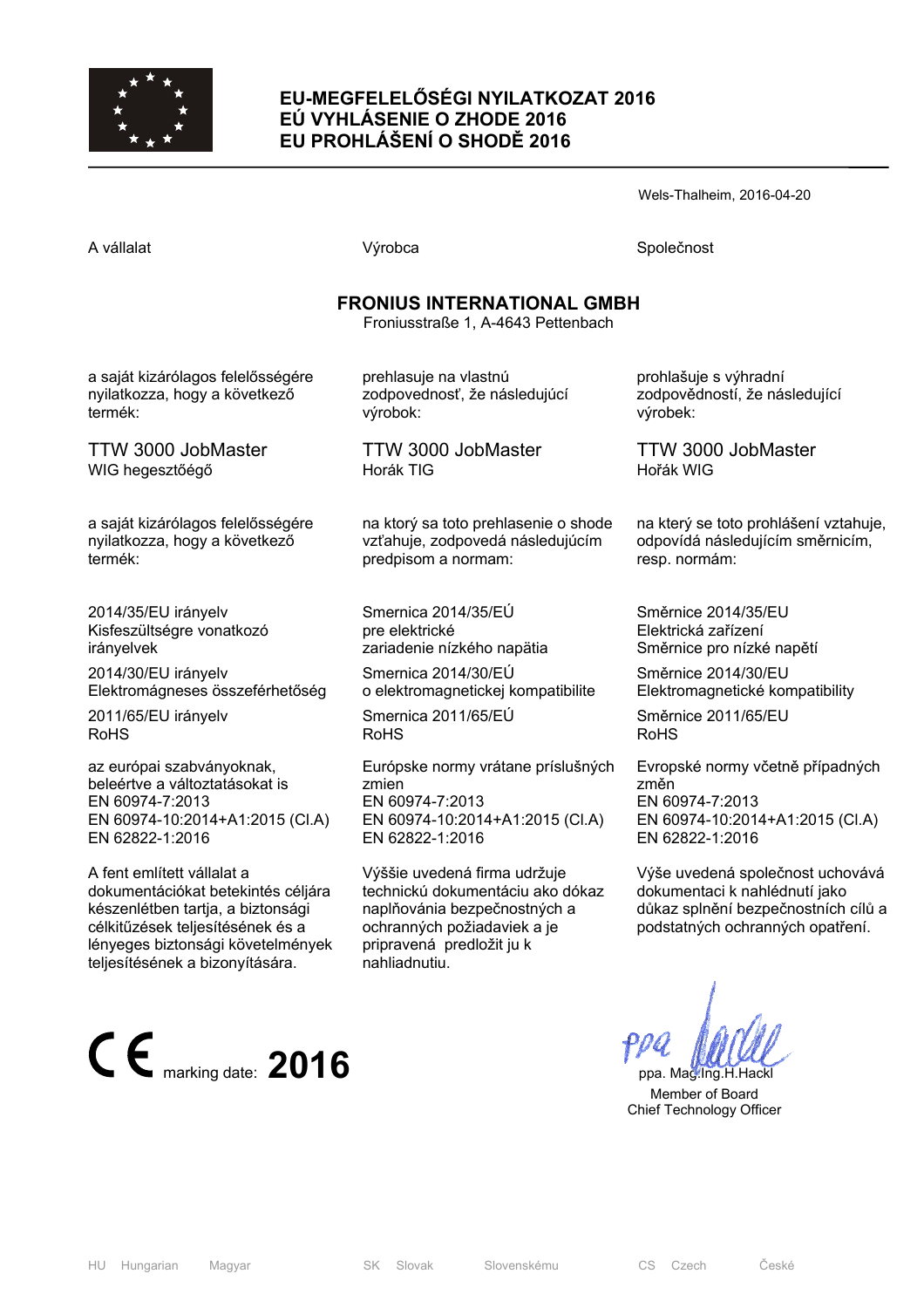

### **EU-KONFORMITÄTSERKLÄRUNG 2016 AB UYGUNLUK BEYANI 2016 DEKLARACJA ZGODNOŚCI UE 2016**

|                                                                         |                                                                            | Wels-Thalheim, 2016-04-20                                           |  |  |  |
|-------------------------------------------------------------------------|----------------------------------------------------------------------------|---------------------------------------------------------------------|--|--|--|
| Die Firma                                                               | Üretici firma                                                              | Firma                                                               |  |  |  |
| <b>FRONIUS INTERNATIONAL GMBH</b><br>Froniusstraße 1, A-4643 Pettenbach |                                                                            |                                                                     |  |  |  |
| erklärt in alleiniger Verantwortung,<br>dass folgendes Produkt:         | işbu belgede aşağıdaki ürünün<br>kendi sorumluluğunda olduğunu<br>onaylar: | oświadcza na własną<br>odpowiedzialność, że następujący<br>produkt: |  |  |  |
| TTW 3000 JobMaster<br>WIG Brenner                                       | TTW 3000 JobMaster<br>TIG torcu                                            | TTW 3000 JobMaster<br>Palnik WIG                                    |  |  |  |

bu beyan ile ilişkili olarak, aşağıdaki yönetmelikleri veya normları yerine getirir:

2014/35/EC sayılı yönetmelik elektrikli ekipman Alçak gerilim yönetmeliği

2014/30/EC sayılı yönetmelik Elektromanyetik Uyumluluk

2011/65/EG sayılı yönetmelik RoHS

İlgili değişiklikleri içeren Avrupa normları EN 60974-7:2013 EN 60974-10:2014+A1:2015 (Cl.A) EN 62822-1:2016

Yukarıda adı geçen üretici firma dokümanları güvenlik hedeflerini yerine getirme kanıtı olarak ve önemli korunma gereksinimlerine herhangi bir zamanda bakmak için tutar

Palnik WIG

do którego odnosi się niniejsza deklaracja, jest zgodny z następującymi dyrektywami i normami:

Dyrektywa 2014/35/UE Sprzęt elektryczny – Dyrektywa niskonapięciowa

Dyrektywa 2014/30/UE Kompatybilność elektromagnetyczna

Dyrektywa 2011/65/UE RoHS

Normy europejskie łącznie z odpowiednimi zmianami EN 60974-7:2013 EN 60974-10:2014+A1:2015 (Cl.A) EN 62822-1:2016

Wyżej wymieniona firma jest w posiadaniu dokumentacji, stanowiącej świadectwo spełnienia norm bezpieczeństwa i zapewnienia wymaganego poziomu zabezpieczeń, i udostępnia ją na żądanie.

 Member of Board Chief Technology Officer

TTW 3000 JobMaster WIG Brenner

auf das sich diese Erklärung bezieht, mit folgenden Richtlinien bzw. Normen übereinstimmt:

Richtlinie 2014/35/EU Elektrische Betriebsmittel Niederspannungsrichtlinie

Richtlinie 2014/30/EU Elektromag. Verträglichkeit

Richtlinie 2011/65/EU RoHS

Europäische Normen inklusive zutreffende Änderungen EN 60974-7:2013 EN 60974-10:2014+A1:2015 (Cl.A) EN 62822-1:2016

Die oben genannte Firma hält Dokumentationen als Nachweis der Erfüllung der Sicherheitsziele und die wesentlichen Schutzanforderungen zur Einsicht bereit.